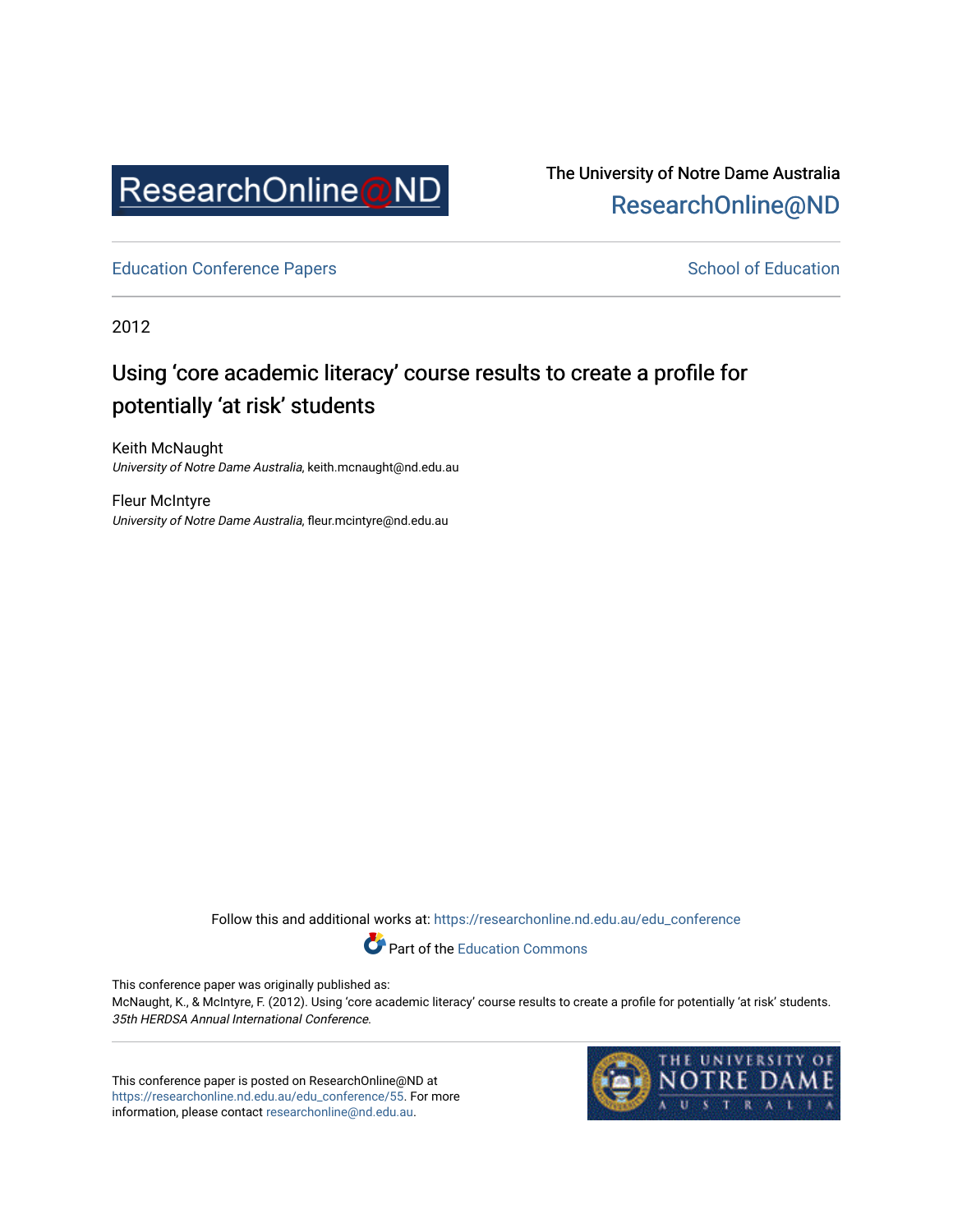

Higher Education Research and Development Society of Australasia Inc

# Research and Development in Higher Education: Connections in Higher Education Volume 35

# Refereed papers from the 35th HERDSA Annual International Conference

2 – 5 July 2012 Hotel Grand Chancellor, Hobart, Australia

McNaught, Keith & McIntyre, Fleur (2012). Using 'core academic literacy' course results to create a profile for potentially 'at risk' students. In Brown, N., Jones S. M. and Adam, A. (Eds.) *Research and Development in Higher Education: Connections in Higher Education*, 35 (pp 180 – 190). Hobart, Australia, 2 – 5 July 2012.

Published 2012 by the Higher Education Research and Development Society of Australasia, Inc PO Box 27, MILPERRA NSW 2214, Australia www.herdsa.org.au

ISSN 1441 001X ISBN 0 908557 89 2

This research paper was reviewed using a double blind peer review process that meets DIISR requirements.Two reviewers were appointed on the basis of their independence and they reviewed the full paper devoid of the authors' names and institutions in order to ensure objectivity and anonymity. Papers were reviewed according to specified criteria, including relevance to the conference theme and sub-themes, originality, quality and presentation. Following review and acceptance, this full paper was presented at the international conference.

Copyright © 2012 HERDSA and the authors. Apart from any fair dealing for the purposes of research or private study, criticism or review, as permitted under the Copyright, Designs and Patent Act, 2005, this publication may only be reproduced, stored or transmitted, in any form or by any means, with the prior permission in writing of the publishers, or in the case of reprographic reproduction in accordance with the terms and licenses issued by the copyright Licensing Agency. Enquiries concerning reproduction outside those terms should be sent to the publishers at the address above.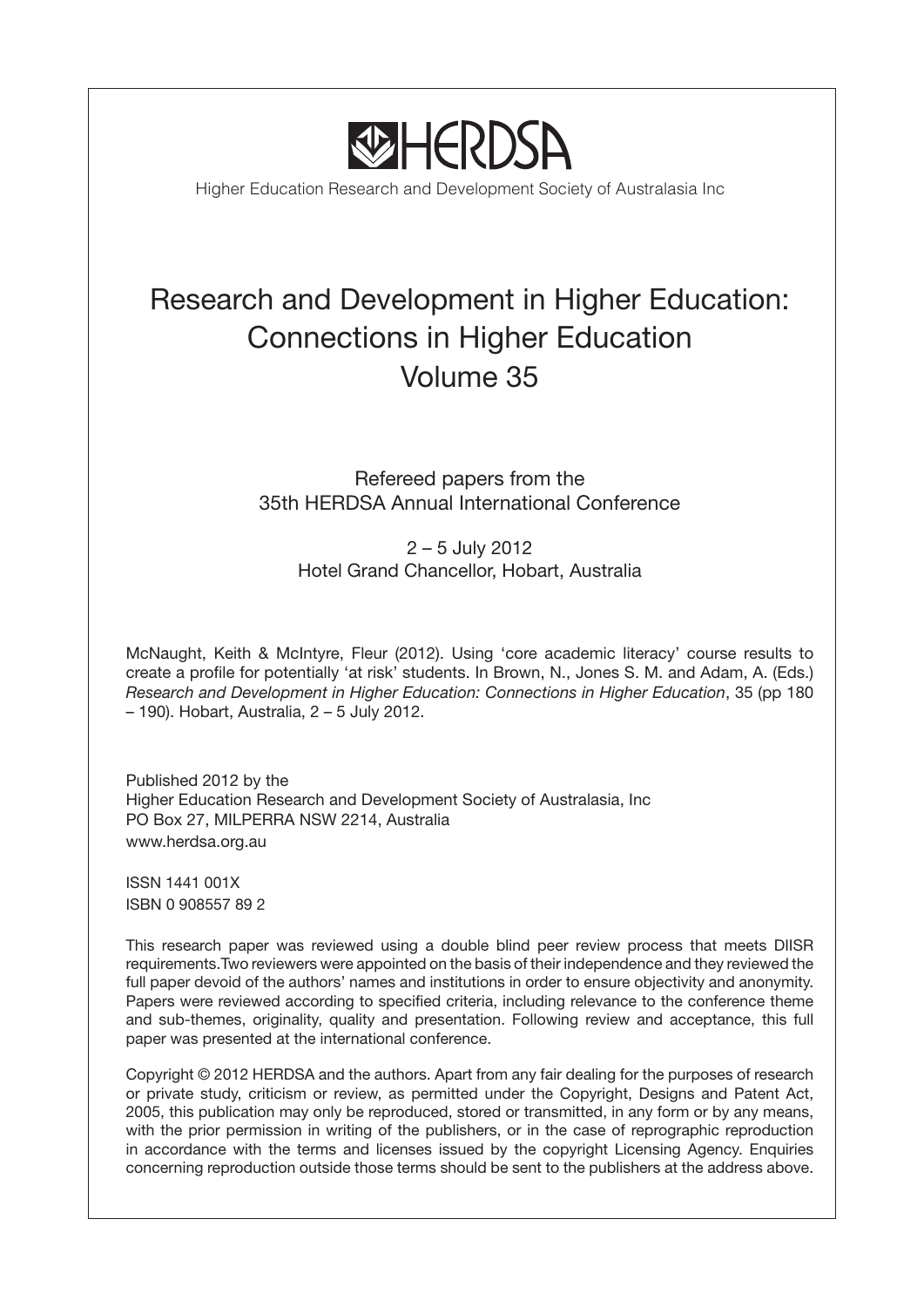# **Using 'core academic literacy' course results to create a profile for potentially 'at risk' students**

# **A/Prof Keith McNaught**

University of Notre Dame, Fremantle, Australia keith.mcnaught@nd.edu.au

#### **Dr Fleur McIntyre**

University of Notre Dame, Fremantle, Australia fleur.mcintyre@nd.edu.au

This paper suggests students who are 'at risk' might also be identified through the analysis of performance within a core academic literary unit, taken within the first semester of their course. By identifying students with a low pass score in a core academic literacy unit, and analysing these students by a range of factors, a course and/or faculty specific 'at risk' profile may be created. In an analysis of students undertaking a Health Science core academic literacy unit in Semester 1, 2010, and tracking those students over their first year of studies, three factors, when in combination, emerged to create an 'at risk' profile. Those factors were being male, using a Certificate IV to meet minimum entry requirements and being students within the Health and Physical Education program. Adequately supported, there is nothing to suggest that such students could not be successful in their studies. However, the major identified issue is that these students are reluctant to engage in support programs, and the reasons for this lack of support engagement are explored, and it is contended that the potential reasons are for the most part, not academic, but related to psychological dispositions and personal characteristics.

# **Introduction**

There are many ways of identifying students 'at risk'. Increasing use is being made of postentrance literacy testing (both screening and diagnostic) by higher education bodies (Murray, 2011). The use of a diagnostic assessment task, to identify students needing additional support, and providing a program for those students, allows staff to focus on vulnerable students (Huxham, 2006). The identification of equity groups and subgroups (Willems, 2010) such as non-English speaking background, low socio-economic status, rural and isolated students, can also provide opportunities for proactive support being in place. Student performance over the first year can be reviewed by tracking students from equity groups. Another way to identify students who will be potentially at risk is by profiling – where the commonly known factors for poor performance are clustered. For example, factors such as: lower entry standard qualifications, younger students on entry, working long hours outside of study commitments, travelling a considerable distance to and from university – create a potential 'risk profile' (Huxham, 2006).

This paper suggests students who are 'at risk' might also be identified through the analysis of performance within a core academic literacy unit, taken within the first semester of their course. This study looked at the lowest performing students within such a unit, and tracked their progress across their first year of study. A pilot study had been undertaken, which reviewed the results of the lowest performing students in CO115 *Academic Research and Writing in Health Sciences* in Semester One, 2009. The pilot identified that the lowest performing students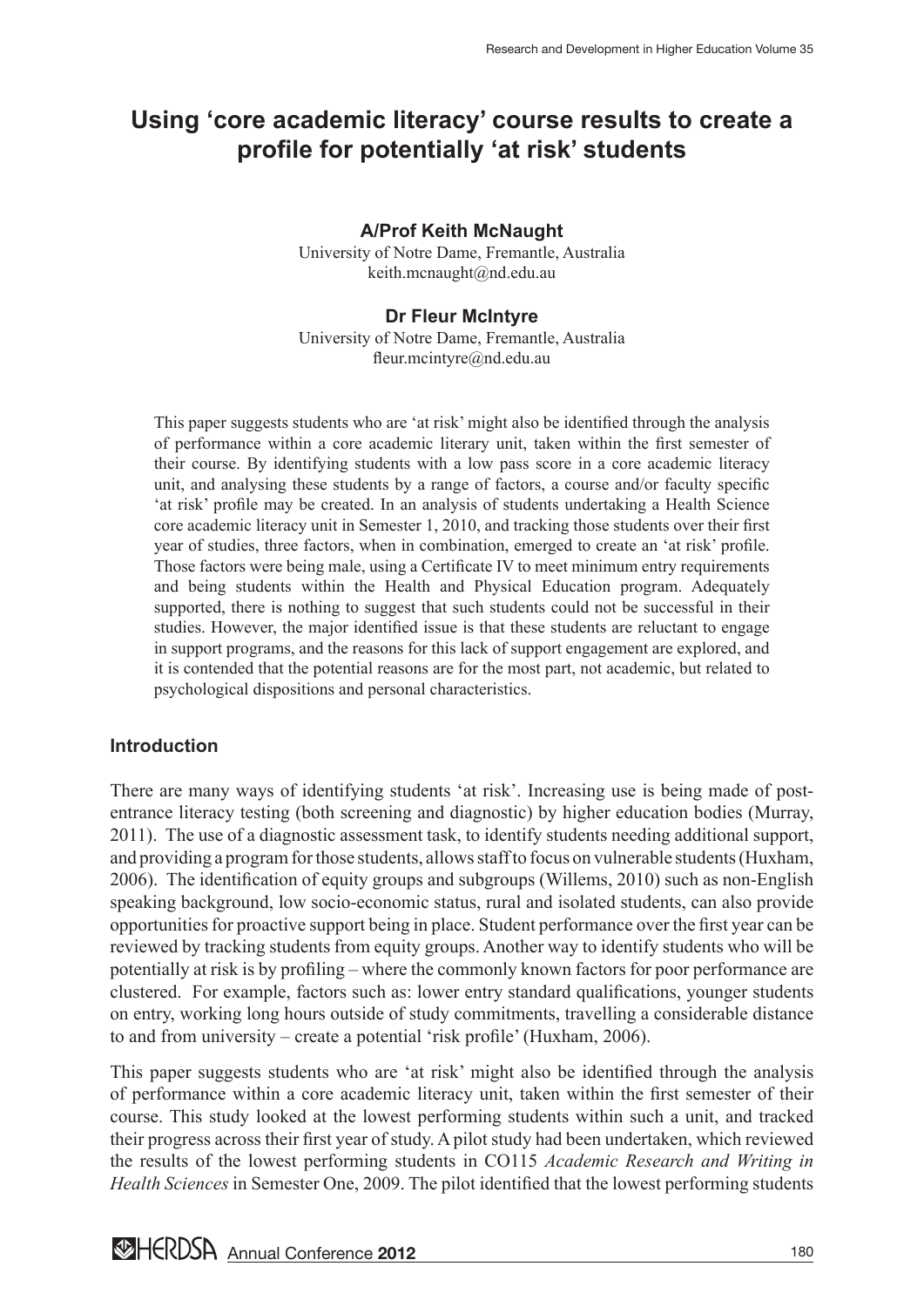experienced difficulty in their first year of studies (McNaught & McIntyre, 2011). In Health Science courses at the University of Notre Dame (Fremantle campus) with a usual attrition rate of less than 10%, the attrition rate of the lowest performers in CO115, was close to 50%. Having this information, a more systematic and detailed analysis was undertaken in this study, of the students who completed the same unit, CO115, in Semester one, 2010.

It was hypothesised that the 'bottom' performers from CO115 needed support to be retained and to experience success within their course of study. The 'top' performers within the same units provided comparative data to test assumptions and draw comparisons. It was contended that the 'bottom' students may exhibit certain characteristics which, once known, could be used as early alert warnings, to provide better support for those student groups. It was hypothesised that these 'low performing' students commonly experience difficulty 'in general', rather than just specific to the content of a particular unit.

# **Analysis of performance in CO115, Academic Research and Writing in Health Sciences**

CO115 is a core academic literacy unit completed by all students, in their first semester, undertaking a Health Science degree at the University of Notre Dame, Australia, Fremantle campus. Table 1 lists the specific courses, and percentage of cohort enrolment, making up the total enrolment, in Semester one, 2010.

| <b>Course</b>                             | Percentage of students in CO115, Sem 1, 2010 |
|-------------------------------------------|----------------------------------------------|
| Bachelor of Biomedical Science            | $20.7\%$                                     |
| Bachelor of Health and Physical Education | 29 2%                                        |
| Bachelor of Exercise and Sport Science    | 39%                                          |
| Bachelor of Preventive Health             | $3\%$                                        |
| Bachelor of Outdoor Recreation            | $8\%$                                        |

### **Table 1: Percentage of students, by course, CO115, Semester 1, 2010**

The gender distribution for the Semester 1, 2010 cohort of CO115, who completed all aspects of the audit and are considered in this research, was 46% (*n*= 76) male and 53% (*n*= 88) female. The final mark for the unit was derived from 4 separate assessment items:

- A multiple choice test on 'referencing skills' (10%),
- A writing task based on paraphrasing academic text (15%)
- The completion of a short literature review (25%)
- A multi-part exam (reading, paraphrasing, essay writing, data analysis) (50%).

The grade distribution for students in CO115 is displayed in Table 2. The overall mean score for the unit was 59 ( $SD = 12$ ). It should be noted that among the 13 students who failed, 7 of those students did not complete the unit and may have only submitted one assessment item (See Table 2).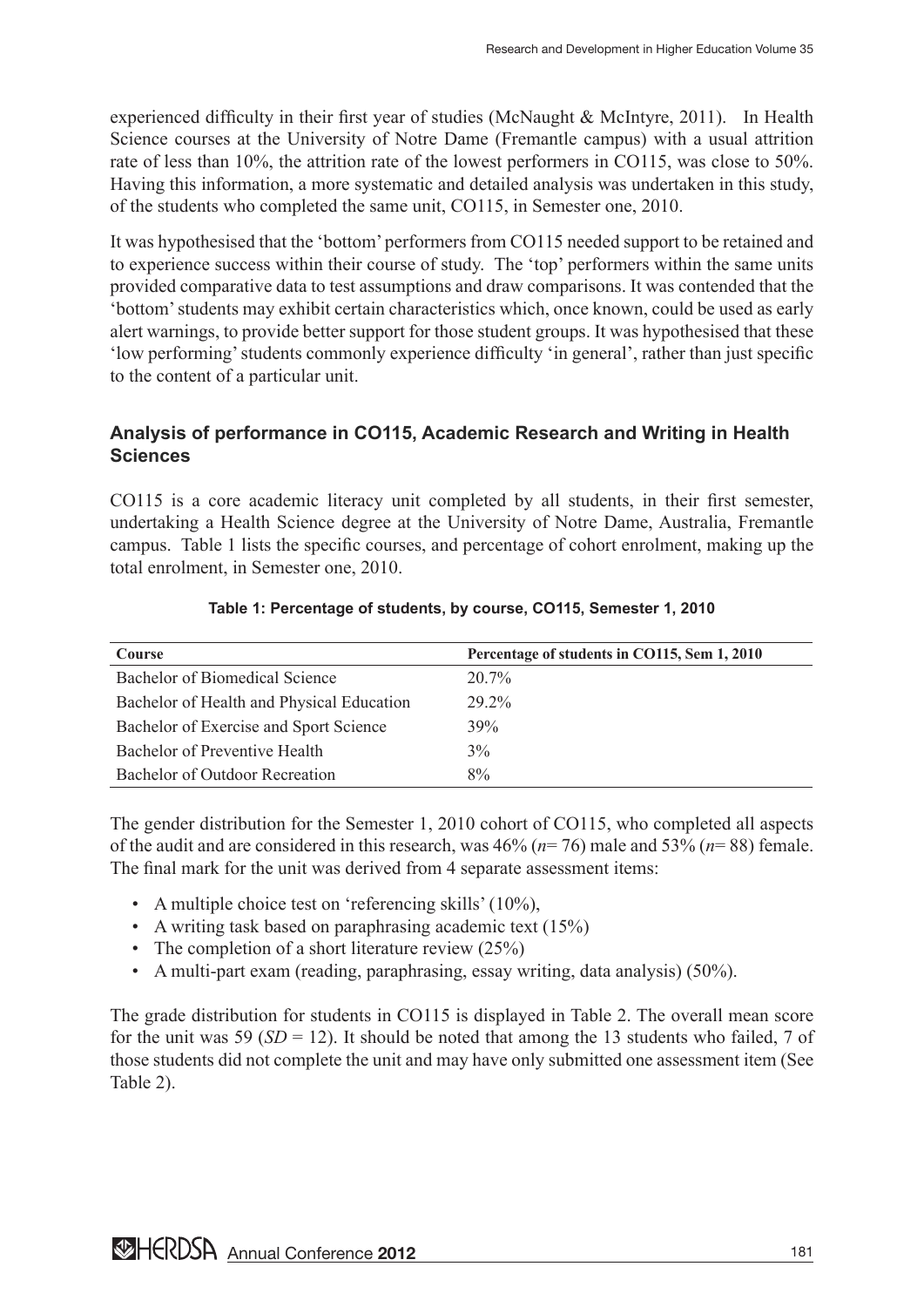| Grade           | <b>High Distinction</b> Distinction | Credit | Pass | Fail |
|-----------------|-------------------------------------|--------|------|------|
| $#$ of students |                                     |        | 48   |      |
| $\frac{0}{0}$   |                                     |        |      |      |

#### **Table 2: Grade distribution for students in CO115, Semester 1, 2010**

Students in CO115 represent a range of entry pathways to university study (Table 3), and possible linkages between entry pathways needed to be considered.

| <b>Entry Pathway</b>             | Percentage of students in CO115, Sem 1, 2010 |
|----------------------------------|----------------------------------------------|
| <b>ATAR</b>                      | 53%                                          |
| Certificate IV                   | $22\%$                                       |
| <b>STAT</b>                      | $4\%$                                        |
| Bridging/enabling course         | 8%                                           |
| Other (university transfer, etc) | 10%                                          |

#### **Table 3: Entry pathway of students within CO115, Semester 1, 2010**

From a cohort of 164 students undertaking CO115 in Semester 1, 2010, the 'top 20' students (12%) and 'bottom 20' students (12%) were selected on the basis of their mark for the unit. Elaborating on the data within Table 1, Table 4 sets out the comparison of students by course, within the whole cohort and within the top and bottom achievers.

| Course                                        | Percentage of students in<br>CO115, Sem 1, 2010 | Percentage<br>of<br>students in the 'top<br>$20^{\circ}$ | of<br>Percentage<br>students<br>in<br>the<br>'bottom 20' |
|-----------------------------------------------|-------------------------------------------------|----------------------------------------------------------|----------------------------------------------------------|
| of<br>Biomedical 20.7%<br>Bachelor<br>Science |                                                 | 45%                                                      | 10%                                                      |
| Bachelor of Health<br>Physical Education      | and $\sqrt{29.2\%}$                             | 40%                                                      | 50%                                                      |
| Bachelor of Exercise and 39%<br>Sport Science |                                                 | $5\%$                                                    | 30%                                                      |
| Bachelor<br>of<br>Preventive $ 3\%$<br>Health |                                                 | 5%                                                       | $0\%$                                                    |
| Outdoor<br>Bachelor<br>of<br>Recreation       | 8%                                              | 5%                                                       | 10%                                                      |

#### **Table 4: CO115 students, Semester 1, 2010, distribution in 'top 20' and 'bottom 20' by course**

Again, elaborating on the data in Table 2, Table 5 compares the students in the top and bottom 20 by entry pathway.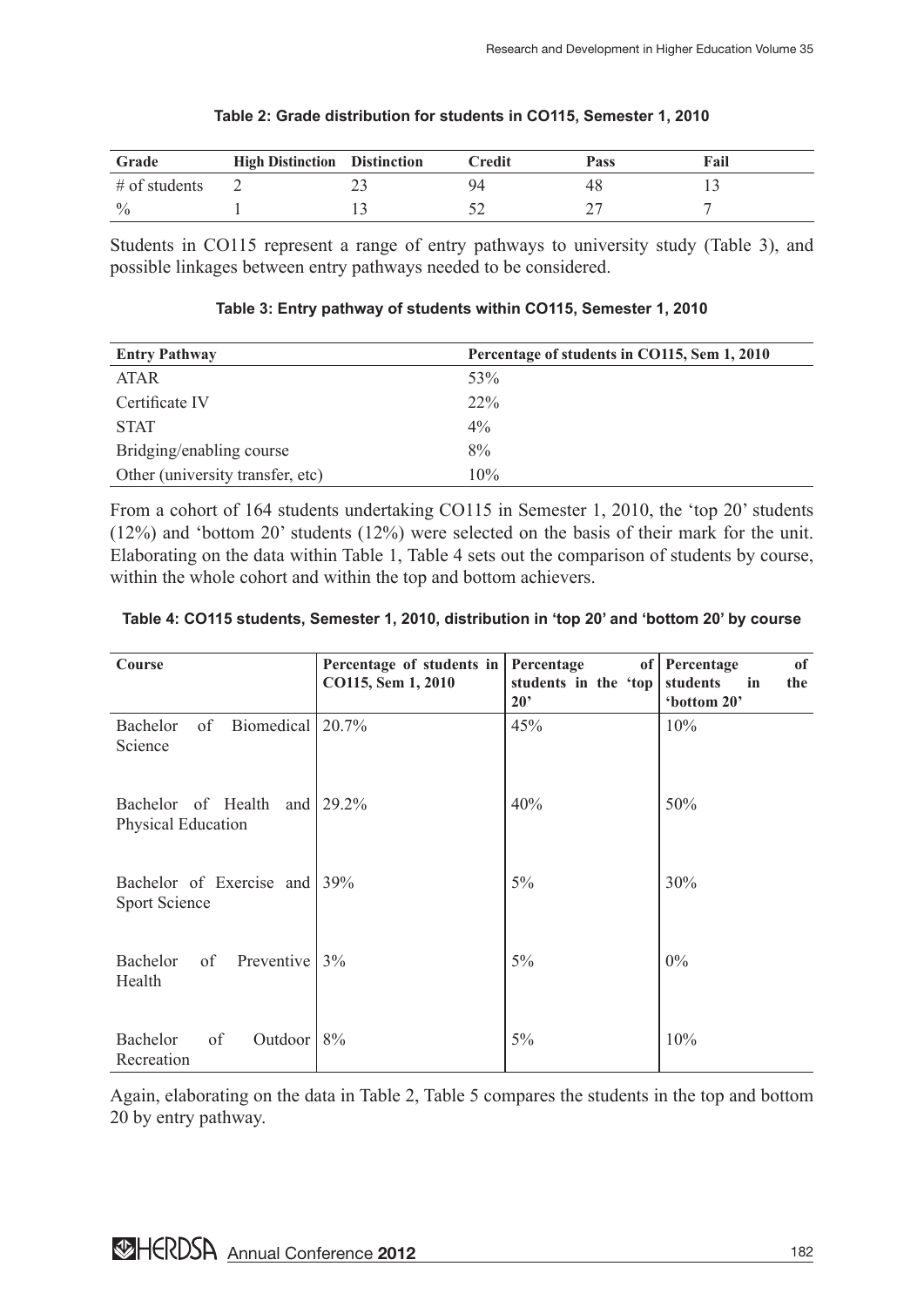| <b>Entry Pathway</b>             | Percentage of students in Percentage<br>CO115, Sem 1, 2010 | students in the 'top students<br>$20^{\circ}$ | of<br>of Percentage<br>the<br>in<br>'bottom 20' |
|----------------------------------|------------------------------------------------------------|-----------------------------------------------|-------------------------------------------------|
| <b>ATAR</b>                      | 53%                                                        | 95%                                           | 55%                                             |
| Certificate IV                   | $22\%$                                                     | $0\%$                                         | 40%                                             |
| <b>STAT</b>                      | $4\%$                                                      | $0\%$                                         | $0\%$                                           |
| Bridging/enabling course         | 8%                                                         | $0\%$                                         | $0\%$                                           |
| Other (university transfer, etc) | 10%                                                        | $5\%$                                         | $5\%$                                           |

#### **Table 5: CO115 students, Semester 1, 2010, distribution in 'top 20' and 'bottom 20' by entry pathway**

This information necessitated breaking down courses into greater detail (Table 6), in order to look for trends, patterns and linkages when analysing the highest and lowest performing students.

| Course                                | Raw<br>number       | ATAR*          | Certificate<br>IV | STAT#          | Bridging/<br>enabling<br>course | Other          | $\mathbf{M}$     | $\mathbf F$      |
|---------------------------------------|---------------------|----------------|-------------------|----------------|---------------------------------|----------------|------------------|------------------|
| of<br><b>Bachelor</b><br>Biomedical   | 3<br>$\overline{4}$ | F14            | ${\rm F}$ 0       | F <sub>0</sub> | F 3                             | F <sub>1</sub> | 16               | 18               |
| Science                               | $(20.7\%)$          | M 13           | M <sub>0</sub>    | M <sub>1</sub> | M <sub>0</sub>                  | M <sub>2</sub> | (47%)            | (53%)            |
|                                       |                     | (79%)          | $(0\%)$           | (3%)           | (9%)                            | (9%)           |                  |                  |
| of<br><b>Bachelor</b>                 |                     | F 12           | F 11              | F <sub>0</sub> | F <sub>2</sub>                  | F <sub>2</sub> |                  |                  |
| Health<br>and                         | 48                  |                |                   |                |                                 |                | 21               | 27               |
| Physical<br>Education                 | $(29.2\%)$          | M 10           | M9                | M <sub>0</sub> | M <sub>0</sub>                  | M <sub>2</sub> | (44%)            | (56%)            |
|                                       |                     | (49%)          | (42%)             | $(0\%)$        | (4%)                            | (8%)           |                  |                  |
| of<br><b>Bachelor</b><br>Exercise and | 64                  | F 21           | F 7               | F <sub>1</sub> | F <sub>0</sub>                  | F <sub>2</sub> | 33               | 31               |
| <b>Sport Science</b>                  | (39%)               | M 12           | M 10              | M <sub>1</sub> | M 7                             | M <sub>3</sub> | $(51\%)$         | (48%)            |
|                                       |                     | (52%)          | (26%)             | (3%)           | $(11\%)$                        | (8%)           |                  |                  |
| of<br><b>Bachelor</b><br>Preventive   | 5                   | F <sub>2</sub> | F <sub>0</sub>    | F <sub>1</sub> | F <sub>1</sub>                  | F <sub>1</sub> | $\boldsymbol{0}$ | 5                |
| Health                                |                     | M <sub>0</sub> | M <sub>0</sub>    | M <sub>0</sub> | M <sub>0</sub>                  | M <sub>0</sub> | $(0\%)$          | $(100\%)$        |
|                                       | (3%)                | $(40\%)$       | $(0\%)$           | (20%)          | (20%)                           | (20%)          |                  |                  |
| Bachelor<br>Outdoor<br>of             | 13                  | F 3            | F <sub>1</sub>    | F <sub>2</sub> | F <sub>0</sub>                  | F <sub>1</sub> | 6                | $\boldsymbol{7}$ |
| Recreation                            | (8%)                | M <sub>1</sub> | M <sub>1</sub>    | M <sub>1</sub> | M <sub>0</sub>                  | M <sub>3</sub> | (46%)            | (54%)            |
|                                       |                     | (31%)          | (15%)             | (23%)          | $(0\%)$                         | (31%)          |                  |                  |
| <b>TOTALS</b>                         |                     | 88             | 39                | 7              | 13                              | 17             | 76               | 88               |
|                                       | 164                 | (53%)          | (22%)             | (4%)           | (8%)                            | $(10\%)$       | (46%)            | (53%)            |
|                                       |                     | F 52           | F 19              | F <sub>4</sub> | F 6                             | F 7            |                  |                  |
|                                       |                     | M 36           | M20               | M <sub>3</sub> | M 7                             | M 10           |                  |                  |

#### **Table 6: CO115 by courses, entry point and gender**

*\*ATAR – Australian Tertiary Admission Ranking*

*#STAT - Special Tertiary Admissions Test*

That gender is an issue with the lowest achievers was immediately apparent, is as captured in Table 7.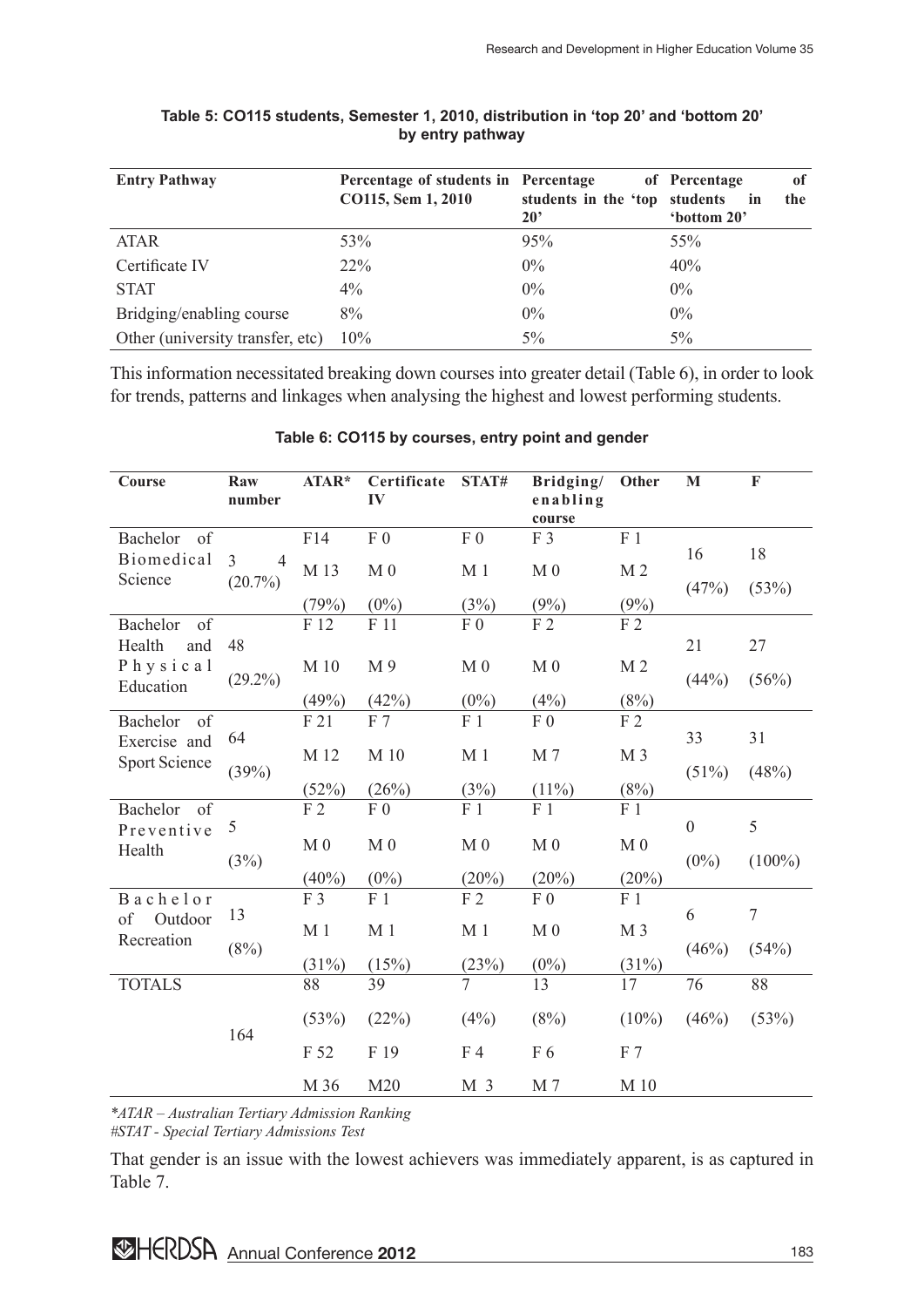| Gender | Percentage of students in Percentage |                               | of Percentage<br>0f  |
|--------|--------------------------------------|-------------------------------|----------------------|
|        | CO115, Sem 1, 2010                   | students in the 'top students | $\mathbf{in}$<br>the |
|        |                                      | $20^{\circ}$                  | 'bottom 20'          |
| Male   | 46%                                  | 50%                           | 90%                  |
| Female | 53\%                                 | 50%                           | 10%                  |

#### **Table 7: CO115 students, Semester 1, 2010, distribution in 'top 20' and 'bottom 20' by gender**

Analysis of essay writing confidence was conducted to examine if confidence levels differed in this cohort based on gender, current course, or entry to university. Students responded on a Likert Scale with three levels of agreement on how confident they were in writing an essay at University ( $1 = Not$  confident at all,  $2 = I$  think I could,  $3 =$  confident). SPSS version 17.0 was used for statistical analysis.

An independent t-test was conducted to examine if there were differences in essay writing confidence between males and females in this CO115 group. There was no significant difference in essay writing confidence for males (*M*=1.84, *SD*= .69) and females (*M*=1.72, *SD*=.61, *t*(159)=-1.23, *p* = .08) (Refer to Table 8).

Analysis of Variance tests were used to examine differences in essay writing in enrolment in current course and also entry to university. A one way ANOVA found no significant difference in essay writing confidence for the five different courses (Health and Physical Education, Exercise and Sport Science, Preventive Health, Outdoor Recreation and Biomedical Science) (*p* = .12).

However, there was a significant difference in essay writing confidence according to entry into university  $[F(4, 154) = 6.3, p < 01]$ . Post hoc comparisons (using Tukey HSD) indicated the mean score of essay writing confidence for students who had entered through Cert III or IV (M  $=1.47$ , *SD* = .54) was significantly different from students who had entered through TEP (the *Tertiary Enabling Program*, the University's bridging course) (*M* = 2.33, *SD* = .14) and STAT (*M*=2.29, *SD*=.49) (Refer to Table 5). Effect size for these significant differences was also calculated using Eta squared ( $\eta^2$ ) and found  $\eta^2 = 0.14$ , revealing that 14% of the variance in essay writing confidence is accounted for by an individual's entry into university. Finally, a two way between groups ANOVA was conducted to examine the interaction effect of gender and entry to university on essay writing confidence. Results indicated no significant interaction for the effect of entry to university on essay writing confidence for males and females ( $p = .36$ ).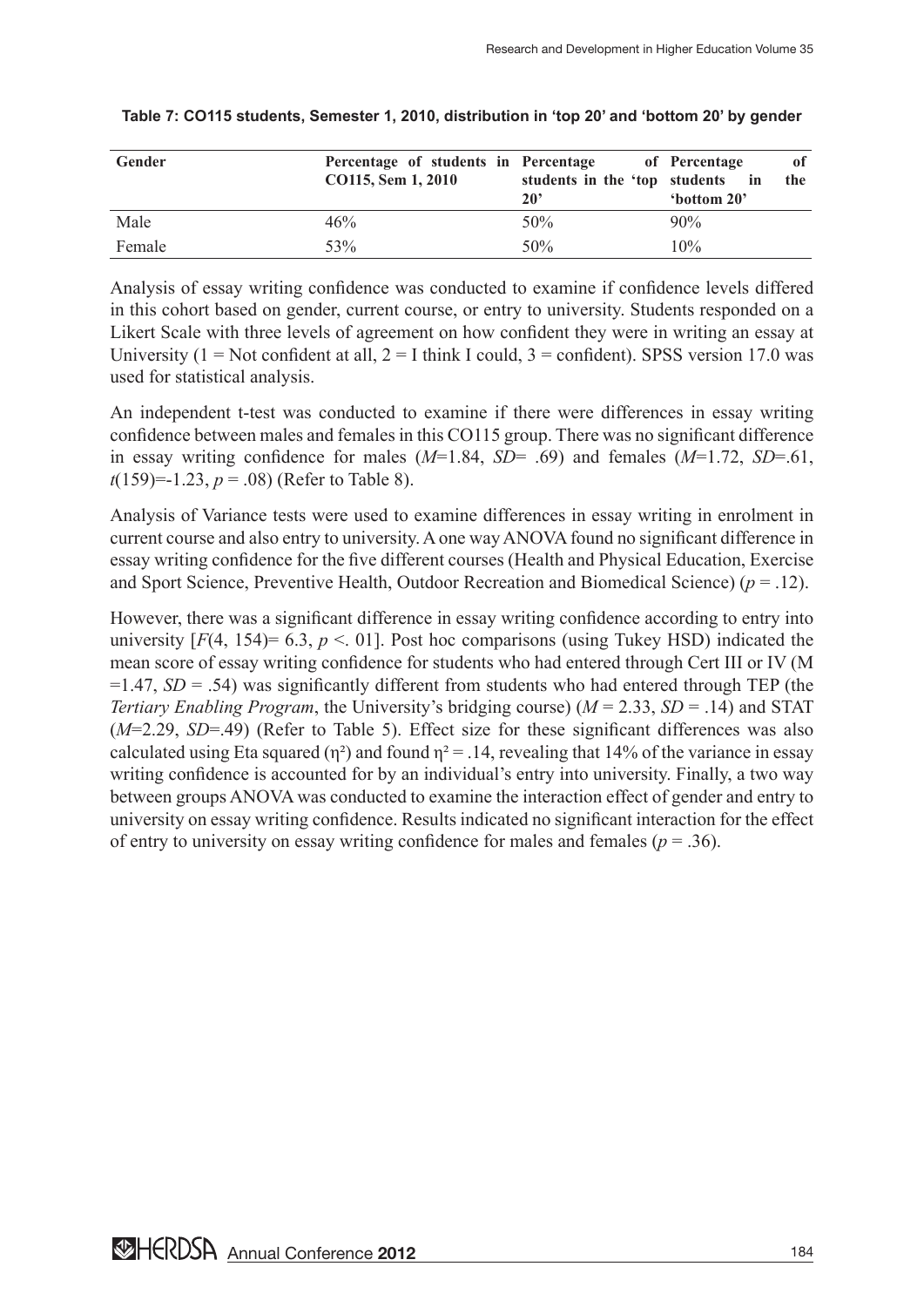|                                   | # of sample $(n)$ | <b>Essay Writing Confidence</b> |
|-----------------------------------|-------------------|---------------------------------|
| Males                             | 76                | 1.84                            |
| Females                           | 89                | 1.72                            |
| Health and Physical Education     | 48                | 1.71                            |
| <b>Exercise and Sport Science</b> | 64                | 1.89                            |
| Preventive Health                 | 5                 | 1.54                            |
| <b>Biomedical Science</b>         | 35                | 1.85                            |
| <b>Outdoor Recreation</b>         | 13                | 1.46                            |
| <b>ATAR</b>                       | 88                | 1.76                            |
| <b>TEP</b>                        | 13                | $2.33*$                         |
| Cert III or IV                    | 39                | $1.47*$                         |
| <b>STAT</b>                       | 7                 | $2.29*$                         |
| Other                             | 17                | 1.94                            |
| $*$ <i>p</i> ≤ .05                |                   |                                 |

#### **Table 8: Means scores for essay writing confidence for gender, current course and university entry**

**Discussion**

A potential 'risk profile' (Huxham, 2006) can be constructed for students within CO115, Semester 1, 2010. The students at the greatest risk were males, using a Certificate IV entry pathway, in the Bachelor of Health and Physical Education (BHPE) course. There is potential merit in analysing the factors for the risk profile ('male, Cert IV, BHPE') of those students with the same profile, who have been more successful in their course over the first year. In this particular analysis, there was one male, BHPE student, from a Certificate IV background making solid course progress. In discussing his good results with the teaching staff in the School, all commented on his 'great attitude' and 'work ethic', factors which are difficult to quantify, yet of great importance. For the remaining students in this at risk group, personal characteristics and dispositions may possibly explain the difference in attitudes which are anecdotally noted by staff. Impulsivity is commonly noted, with students in this at risk group frequently engaging in modified games, adapting resources (such as a bin) to play games characterised by loosely constructed rules. Twenge and Campbell (2009) describe impulsivity "favoring short-term pleasures at the expense of long-term gains" (p. 135). Whilst many students would use the break between classes to prepare work, attend a class, or work in the library, these behaviours are all less commonly observed for the 'risk profile' group.

The gender bias towards males as lower achievers deserves investigation to ascertain if this is connected to factors such as age and maturity. Many students enter university directly from secondary school (as 53% of this CO115 cohort did) and may be, due to age and maturity, in an adolescent phase where the desire for autonomy is a strong psychological force, potentially likely to counteract a students' eagerness to accept academic support. Again, due to recognised differences in rates of maturity, this is likely to have a greater impact on males, than females (Bursik & Martin, 2006). It might be useful to have staff qualitative data which then allows discussion around impressions of male students within the Health and Physical Education and Exercise Science courses, and student data which targets their own self beliefs and self perceptions. Further investigation is necessary to ascertain if less skilled male students perhaps enrol into Health and Physical Education and Exercise Science with a misconception that these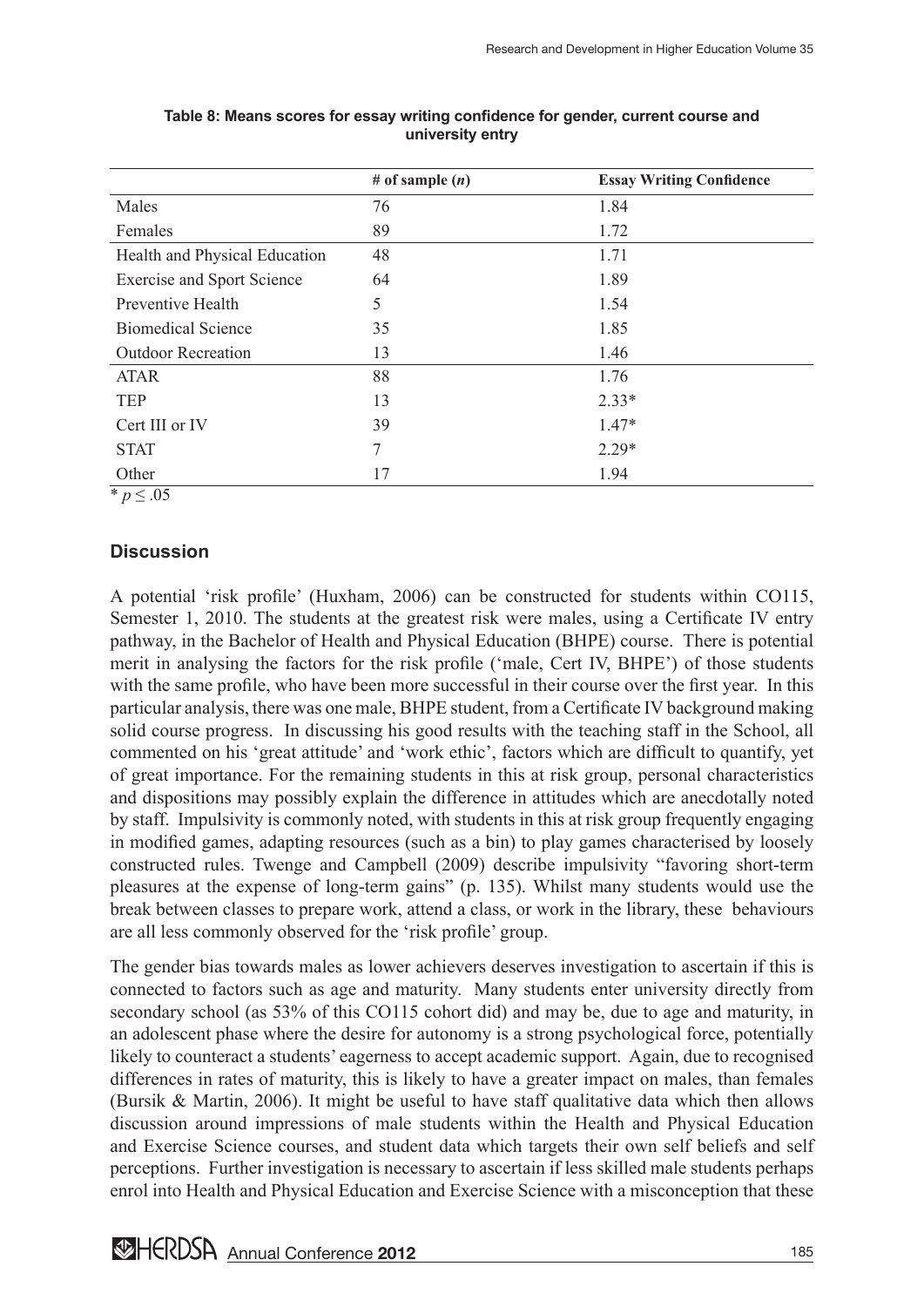courses are based solely on practical aspects of sport and physical activity, and are unaware and unprepared for the academic rigour within these courses.

Wimshurst and Allard (2008) have also noted that males are over-represented in failing students in the first year. The established gender divide around literacy competence shows that males within formal schooling are more likely to experience difficulty with reading and writing tasks (Jackson, 2008), central to a unit like CO115, but moreover, essential to virtually all units within a university program (Dixon, 1993; Fleischauer, 1996). Further research is needed to identify if students within these particular Health Science courses – such as the Bachelor of Health and Physical Education – are more likely to be taken by students for whom active recreational pursuits (e.g. playing sport) are more likely than sedentary pursuits (e.g. recreational reading). It may be the case that recreational reading is less commonly a pursuit enjoyed by such students, and this could impact on their capacity with literacy tasks (Hamston, 2004). Furthermore, it might be that the males within the cohort are less likely to be readers, and also more likely to have experienced literacy difficulties during their formal schooling (Jackson, 2008). Thus, a potential complication for the male students is that reading (essential to literacy) is not pursued as a recreational activity (Hamston, 2004), and not associated with pleasure; rather, these students select non-sedentary recreational activities. Such activities may reinforce psychological barriers to academic success. Further research needs to occur to ascertain the validity of these ideas, and accordingly responded to with specific programs of support, if so demonstrated.

The essay writing confidence self-assessments completed by these 'risk profile' students are of particular interest, with 54% of the lowest achievers ranking themselves in the highest bands. Contention exists that this characteristic might be linked to two of their identified profile factors – being male, and being in Health and Physical Education program. In a society where young males receive significant praise and adulation for sporting success (Drummond, 2002), it may be that their success on the sporting field, and related confidence, is inappropriately generalised to other domains (McCaughtry, 2011), including academic work. The essay writing confidence self-assessments also demonstrated that Certificate III and IV entrants were aware of their skill deficit in this area, confirmed by the testing. Given that most Certificate III and IV courses do not usually make use of extended writing tasks, in learning or assessment tasks, inexperience with essays is predictable.

It remains a constant concern at this University, and others, that those students who most need support are the least likely to seek it (Kennelly, Maldoni, & Davies, 2010; McKauge et al., 2009). Students who chose not to engage with support programs, once identified as needing such, are far more likely to fail in their studies (Huxham, 2006). None of the 'bottom 20' students had taken up any support course (such as free tutoring and optional courses, such as essay writing, critical reading and time management) during their first year. A commonly hypothesised view is that students fail to seek assistance as they are unaware of their needs (Kyprianou, 2004); in contrast, the Certificate III and IV students had correctly identified their lack of skill (in the self assessments) but still not engaged in any available support mechanism. The 'risk profile' ('male, Cert IV, BHPE') group within the 'bottom 20' had been counselled on a one-to-one basis by their course coordinator, who had strongly encouraged them to take up the free and available programs of support. In all cases, they made a verbal commitment to the course coordinator of their intention to access these programs, but none actually did.

This study suggested, for this University, that support mechanisms needed to be made compulsory. The use of 'highly encouraged' support programs proved problematic with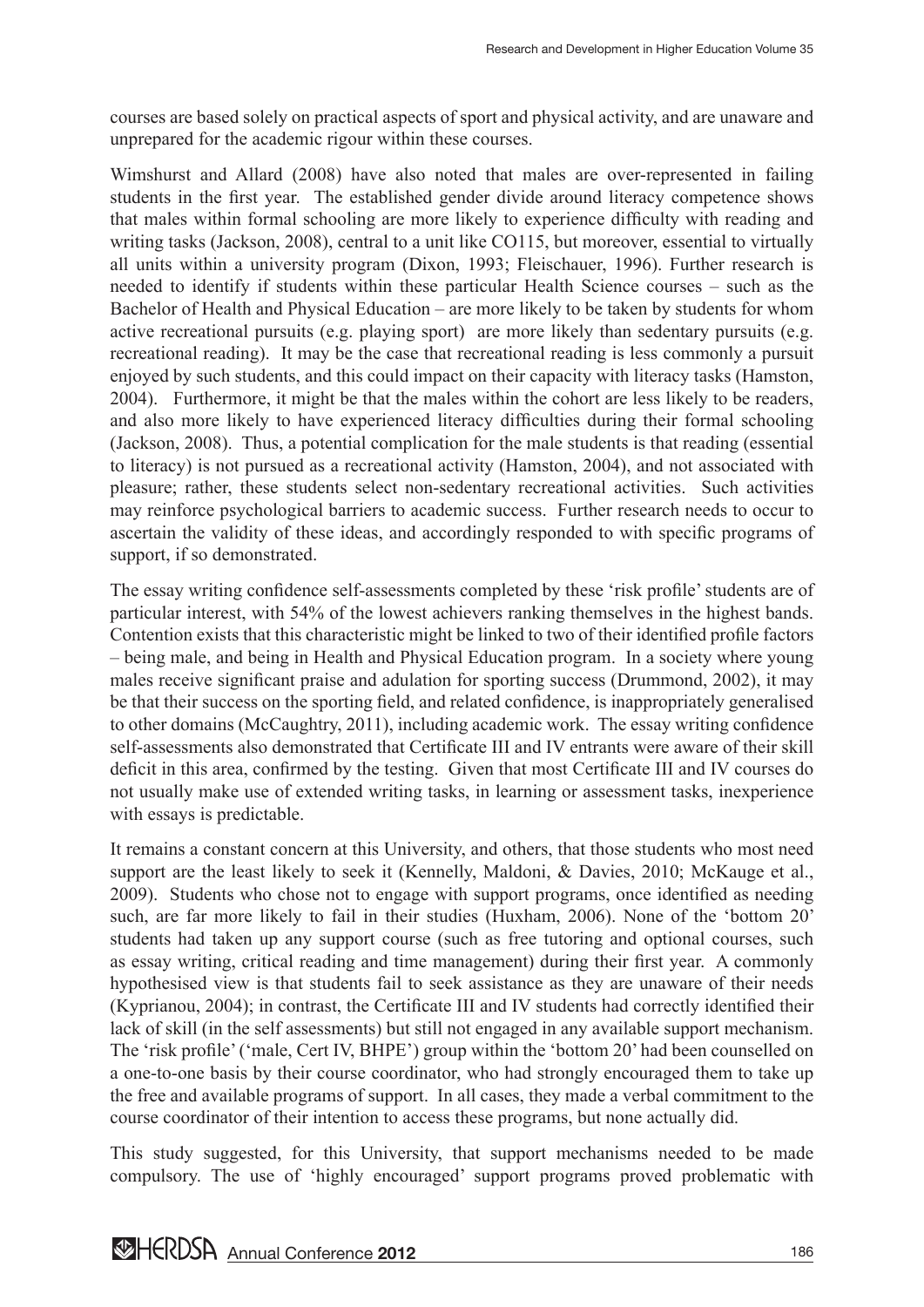low attendance, which has led to plans to link attendance at required courses within the unit requirements of CO115, and, potentially, other first year units. On a superficial level, it defies logic that a student would not engage in high quality, free, support programs, when the need for such was demonstrated and addressed. Whilst universities might focus on adult learning (Kozeracki, 2002) principles (andragogy), if the students do not function as adult learners (e.g. self motivated to seek assistance), the mismatch is decidedly unhelpful to all involved. Assuming that students will display self efficacy (Bandura, 1997), perseverance and proactivity (Kyprianou, 2004), may fail to address the real needs for such students. It would seem unlikely that these students choose inappropriate dispositions deliberately or consciously, but are likely to be connected to factors such as life experience and maturity levels (Reynolds & Weigand, 2010). It may be argued that it is an ethically responsible approach for a university to require student involvement in academic support, if that is in the best interest of the learner, albeit that ultimately the person has the right to choose their level of engagement, and to accept the natural consequences of their personal decision making. There is potential benefit in future research with CO115, identifying reasons students choose not to take up support.

Students using a Certificate IV as an entry pathway represent less than 25% of this total cohort, but 40% of the bottom students, and 0% of the top students. Retention and attrition remain central issues, not only of national, but international interest:

High attrition rates embody one of the most studied, most persistent, and most intractable problems facing postsecondary education. Despite well-intentioned institutional efforts to address this complex issue, North American postsecondary attrition rates have persisted at approximately 30%–40% over the past thirty years, with a wide range of attritionrelated human and financial costs continuing to negatively affect students, institutions, and taxpayers. (Fisher & Engemann, 2009, p.2)

As Australia moves towards a diverse university cohort (Lawrence, 2005) , with national attainment goals of better representation of various equity groups, there is little merit in engaging equity groups, unless they can be successful (Candy et al., 1994). Given that equity groups are more likely to use 'non-traditional' entry pathways, this is particularly relevant (David, 2007). Most Certificate IV courses are not primarily designed to be a University entrance program. Rather, they are designed to be a program of specific vocational preparation for a student to move into employment and/or further training. However, the benefit of these courses is that they often build valuable prior knowledge that enables a student to move towards university studies. For example, a student wishing to study Exercise and Sport Science may find a Certificate IV in Personal Training, to be valuable. Many Certificate IV courses lack the use of extended reading and writing tasks as part of the teaching, learning and assessment utilised; this is where the background becomes problematic for these students if they wish to move to undergraduate study. For students who may have come to a Certificate IV course through a 'lower level' English course, and perhaps less success in such a subject in junior secondary years, this appears to be an issue for their transition to further studies (Chapman, Rodrigues, & Ryan, 2008). In response to the analysis of Certificate IV entrants over 2008, 2009 and 2010, The University of Notre Dame Australia, Fremantle campus, implemented (from Semester One, 2011) a conditional course entry requirement for Certificate IV pathway entrants, to support their progress. Students complete a week-long orientation program prior to course commencement, focused on essay writing and critical reading skills (Fike & Fike, 2008), to enhance their skills, prior to completing their 13 week first-semester discipline-specific literacy unit. The University will track the first intake of students to have completed this program to ascertain if it assists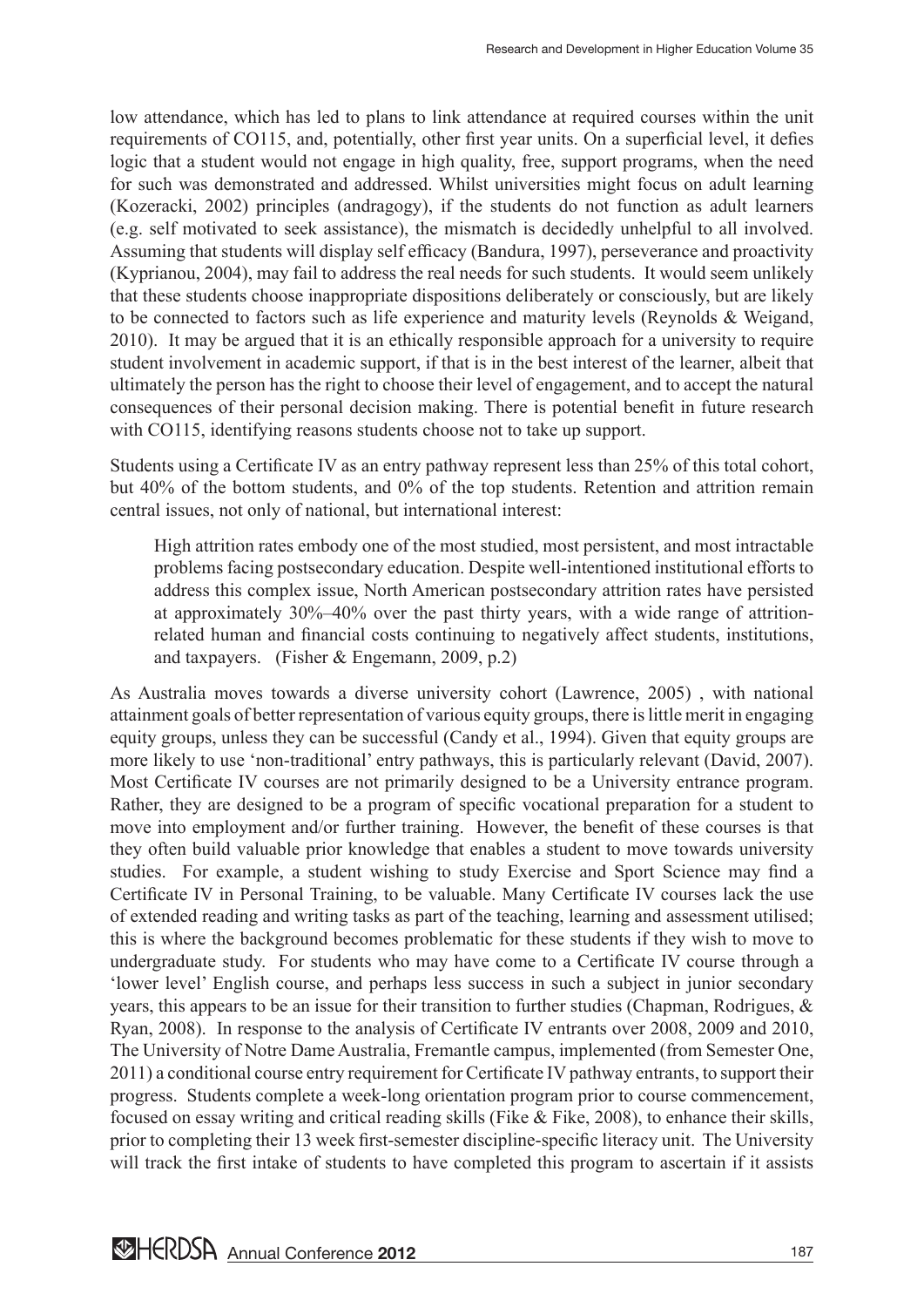in their undergraduate success. As this course is compulsory, by virtue of being conditional to entry, the profiled risk group are required to attend.

In courses with a usual attrition rate of less than 10% at this University, it was startling to note that of the 'bottom 20', 45% are either terminated, withdrawn or on 'leave of absence'. This represents a significant economic loss to a private institution, and more importantly, concerns about the impact of failure on these students. The *Objects* (more usually referred to an organisational mission or vision statement) of the University focus on excellence in teaching and learning, and the pastoral care of students, and are of great importance at the University. Attrition, at this University (and many others), necessitates critical review to ascertain whether a student may leave discouraged, despondent or reluctant to return to study in the future (Peelo, 2002); outcomes which are unacceptable in reference to the mission of the organisation.

# **Conclusion**

Whilst some students will be satisfied with a pass grade, and not aspire to higher grades, a low pass grade is an indicator of poor ongoing performance (McNaught & McIntyre, 2011). In this study, the 'bottom 20' performers in a core academic literacy unit were considered for special attention, and represented close to 10% of the total group. The academic progress of these 'bottom 20' students, over their first year of studies, was a serious cause for concern. Using a percentage of students, rather than a 'number' means that this approach can be used across any sized cohort group. Reviewing the ongoing performance of the lowest 10% of performers in a core academic literacy course may be helpful in identifying those students 'at risk' academically, as their course progresses. Further, the characteristics of that particular group may lead to the identification of a 'profile' for these students and may allow for targeted support and intervention to both current and new students in courses of study.

When a mismatch exists between a student's willingness to accept support, and the need for it, a university is ethically obliged to create mechanisms for student engagement, as the lack of support has been demonstrably linked to student attrition. This can create a tension around learning principles, including andragogy and student autonomy. It could be argued that a 'duty of care' exists in much the same manner as exists for student safety, regardless of the student's age or course of study. If engagement is to be required, the implications are for creating positive teaching and learning experiences, to maximise the personal benefit to students. It is possible that students coerced or compelled to attend support programs will do so begrudgingly, and without achieving the full potential benefits, and potentially impact negatively on those students who have willingly attended a course or workshop. Accordingly, academic support staff need to be skilled in managing potentially complex situations. Future research is needed to ascertain why 'at risk' students may choose not to take up support, whether the use of required academic support programs are of benefit, and whether the risk profile created is generalisable to all 'Certificate IV male entrants', and not just those in Health and Physical Education programs.

The interrogation of the low pass students in core academic literacy units may be of value to other institutions, and may lead to the creation of specific risk profiles for particular tertiary courses. The benefit to this process is to find better ways of engaging such students as earlier as possible within a program, so that successful retention becomes a characteristic of such students.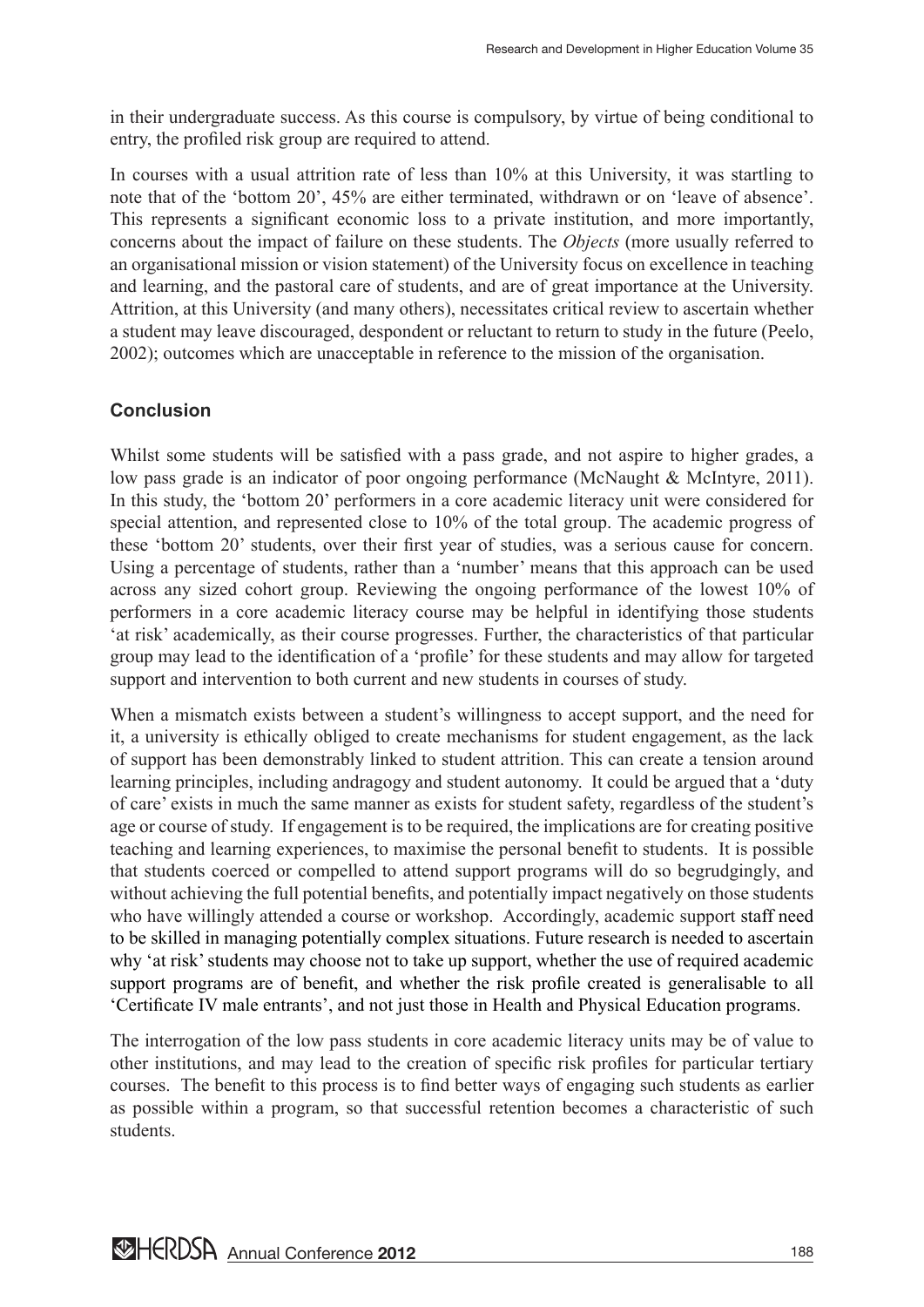#### **References**

Bandura, A. (1997). *Self-efficacy: The exercise of control.* New York, NY: W.H. Freeman.

- Bursik, K. & Martin, T. A. (2006). Ego development and adolescent academic achievement. *Journal of Research on Adolescence, 16*(1), 1-18.
- Candy, P. C, Crebert, G., & O'Leary J. (1994). *Developing lifelong learners through undergraduate education*. Commissioned Report No. 28. National Board of Employment, Education and Training. AGPS, Canberra.
- Chapman, B, Rodrigues, M., &Ryan, C. (2008). An analysis of FEE-HELP in the vocational education and training sector. *Australian Economic Review, 41*(1), 1–14
- David, M. (2007). Equity and diversity: Towards a sociology of higher education for the twenty-first century? *British Journal of Sociology of Education, 28*(5), 675–90.
- Dixon, R. A. (1993). *Improved reading comprehension: A key to university retention?* Paper presented at the Sixth Annual Midwest Regional Reading and Study Skills Conference, Kansas City, MO.
- Drummond, M. (2002). Sport and images of masculinity: The meaning of relationships in the life course of "elite" male athletes. *The Journal of Men's Studies, 10*(2), 129 – 141.
- Fike, D., & Fike, R. (2008). Predictors of first-year student retention in the community college. *Community College Review, 36*(2), 68-88.
- Fisher, R., & Engemann, J. (2009). *Factors affecting attrition at a Canadian college.* Ottawa: Canadian Council on Learning.
- Fleischauer, J. P. (1996). Assessing developmental reading courses: Do they have an impact? *Research and Teaching in Developmental Education, 12*(2), 17-24.
- Hamston, J. (2004). Committed and reluctant male teenage readers: Beyond bedtime stories. *Journal of Literacy Research, 36*(3), 335-400.
- Huxham, M. (2006). Extended induction tutorials for 'at risk' students. In A. Cook, K. A. Macintosh & B. S. Rushton (Eds.), *The STAR (Student Transition and Retention) project: Supporting students: Tutorial support* (pp. 37-50). Coleraine, Northern Ireland: University of Ulster.
- Jackson, J. H. (2008). *Given half a chance: The Schott 50-state report on public education and African American males.* Cambridge, MA: Schott Foundation for Public Education.
- Kennelly, R., Maldoni, A., & Davies, D. (2010). A case study: Do discipline-based programmes improve student learning outcomes? *International Journal for Educational Integrity, 6*(1), 61-73.
- Kozeracki, C. A. (2002). ERIC review: Issues in developmental education. *Community College Review, 29*(4), 83-101.
- Kyprianou, A. (2004). Self-efficacy, self-esteem and their impact on academic performance. *Social Behavior and Personality, 32*(3), 247-247.
- Lawrence, J. (2005). *Addressing diversity in higher education: Two models for facilitating student engagement and mastery.* Proceedings of the 2005 HERDSA Annual Conference.Retrieved from http://www.herdsa.org.au/ wpcontent/uploads/2005/papers/lawrence/pdf
- McCaughtry, N. (2011). PE is not for me: When boys' masculinities are threatened. *Research Quarterly for Exercise and Sport, 82*(1), 37-48.
- McKauge, L., Emmerton, L., Bond, J., Steadman, K., Green, W., Sweep, T., & Cole, M. (2009). *An initiative to improve the professional communication skills of first-year pharmacy students*. Proceedings of the 32nd HERDSA Annual Conference.
- McNaught, K., & McIntyre, F. (2011). *When a pass is not a pass: The relationship between student performance in a core literacy unit and general academic progress in first year*. Proceedings of the 20th Annual Teaching Learning Forum, 1-2 February 2011. Perth: Edith Cowan University. Retrieved from http://otl.curtin.edu.au/ tlf/tlf2011/contents-all.html
- Murray, N. (2011). University post-enrolment English language assessment: A consideration of the issues, *The Journal of Education Research, 2*(1), 27-33.
- Peelo, M. (2002). Setting the scene. In M. Peelo & T. Wareham (Eds.), *Failing students in higher education* (pp. 1–12). Buckingham: SRHE and Open University Press.
- Reynolds, A. L., & Weigand, M. J. (2010). The relationships among academic attitudes, psychological attitudes, and the first-semester academic achievement of first-year college students. *Journal of Student Affairs Research and Practice, 47*(2), 175–195.
- Twenge, J. M., & Campbell, W. K. (2009). *The narcissism epidemic: Living in the age of entitlement.* New York: Free Press.
- Willems, J. (2010). The equity raw-score matrix  $-$  a multi-dimensional indicator of potential disadvantage in higher education. *Higher Education Research & Development, 29*(6), 603-621.